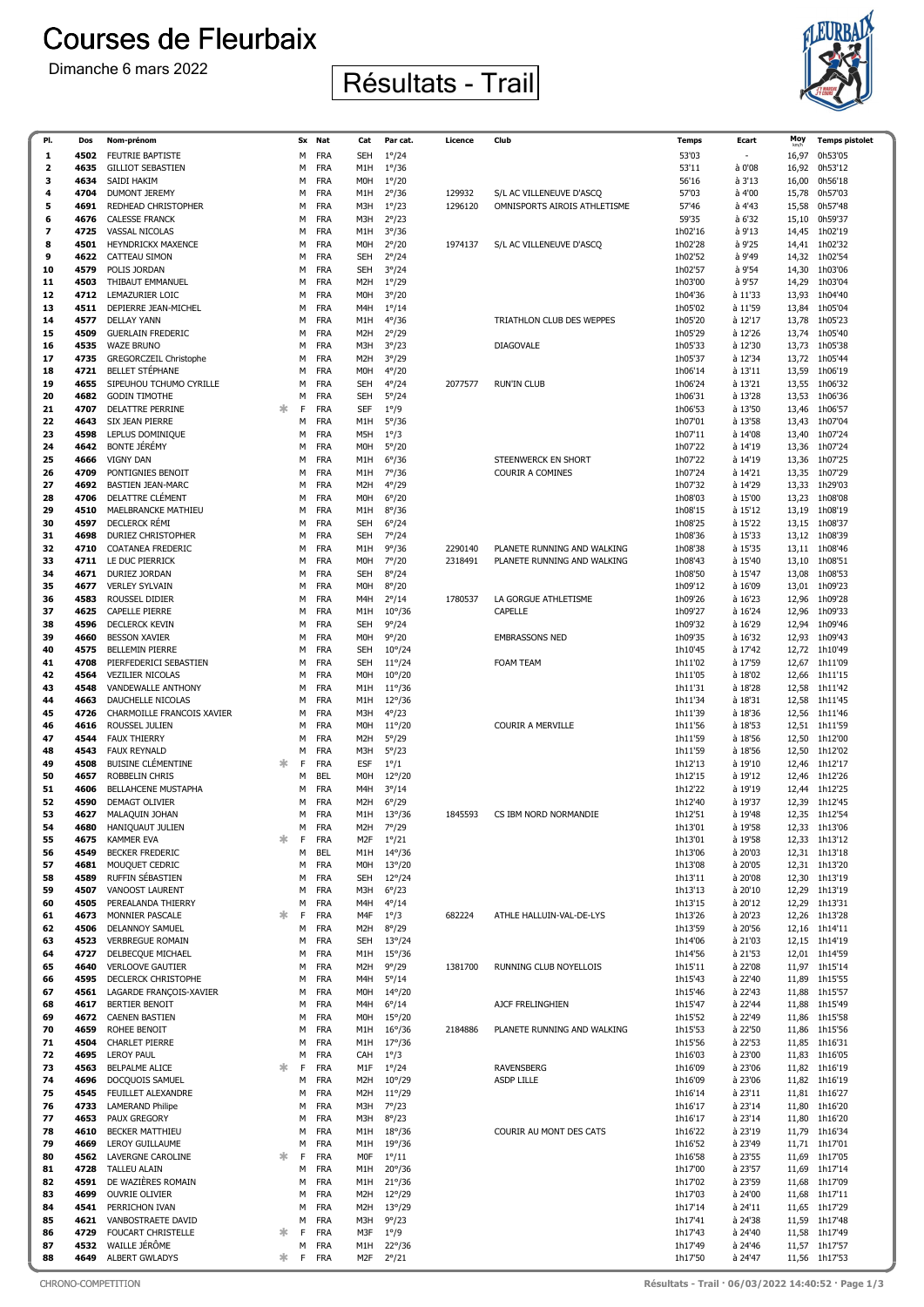| PI.        | Dos          | Nom-prénom                                         |        | Sx     | Nat                      | Cat                            | Par cat.                           | Licence | Club                              | <b>Temps</b>       | Ecart              | Moy            | <b>Temps pistolet</b>          |
|------------|--------------|----------------------------------------------------|--------|--------|--------------------------|--------------------------------|------------------------------------|---------|-----------------------------------|--------------------|--------------------|----------------|--------------------------------|
| 89         | 4686         | PERSYN BENOIT                                      |        | M      | <b>FRA</b>               | M3H                            | $10^{\circ}/23$                    |         |                                   | 1h17'54            | à 24'51            | 11,55          | 1h17'59                        |
| 90         | 4683         | <b>CHARLET MATHIAS</b>                             |        | М      | <b>FRA</b>               | M <sub>2</sub> H               | $14^{\circ}/29$                    |         |                                   | 1h18'08            | à 25'05            | 11,52          | 1h18'15                        |
| 91         | 4656         | <b>HOLLEVOET KORES</b>                             |        | М      | <b>BEL</b>               | SEH                            | $14^{\circ}/24$                    |         |                                   | 1h18'13            | à 25'10            | 11,51          | 1h18'23                        |
| 92         | 4578         | LINNE KEN                                          |        | М      | <b>FRA</b>               | M <sub>2</sub> H               | $15^{\circ}/29$                    |         |                                   | 1h18'14            | à 25'11            | 11,50          | 1h18'19                        |
| 93         | 4605         | <b>NEUT RONNY</b>                                  |        | М      | <b>FRA</b>               | SEH                            | $15^{\circ}/24$                    | 2072206 | ATHLETISME CLUB SECLINOIS         | 1h18'17            | à 25'14            | 11,50          | 1h18'31                        |
| 94         | 4536         | DHALLENNE GIOVANNI                                 |        | М      | <b>FRA</b>               | SEH                            | $16^{\circ}/24$                    |         |                                   | 1h18'20            | à 25'17            | 11,49          | 1h18'34                        |
| 95         | 4715         | MOREL FREDERIC                                     |        | M      | <b>FRA</b>               | M <sub>2</sub> H               | $16^{\circ}/29$                    | 1295927 | OMNISPORTS AIROIS ATHLETISME      | 1h18'49            | à 25'46            | 11,42          | 1h19'04                        |
| 96         | 4512         | <b>CAER PHILIPPE</b>                               |        | М      | <b>FRA</b>               | M3H                            | $11^{\circ}/23$                    |         |                                   | 1h19'01            | à 25'58            | 11,39          | 1h19'06                        |
| 97         | 4615         | <b>DESPATIS AURELIE</b>                            | 氺      | F      | <b>FRA</b>               | M1F                            | $2^{\circ}/24$                     |         |                                   | 1h19'01            | à 25'58            | 11,39          | 1h19'07                        |
| 98<br>99   | 4713<br>4690 | PILOT JEROME<br>PÉLISSIER ARNAUD                   |        | М<br>M | <b>FRA</b><br><b>FRA</b> | M3H<br>M <sub>O</sub> H        | $12^{\circ}/23$<br>$16^{\circ}/20$ |         | OSA ATHLETISME                    | 1h19'07<br>1h19'10 | à 26'04<br>à 26'07 | 11,38<br>11,37 | 1h19'22<br>1h19'26             |
| 100        | 4694         | PAYELLE CHRISTOPHER                                |        | М      | <b>FRA</b>               | M <sub>O</sub> H               | $17^{\circ}/20$                    |         |                                   | 1h19'41            | à 26'38            | 11,29          | 1h19'53                        |
| 101        | 4662         | <b>SENS FREDERIC</b>                               |        | М      | <b>FRA</b>               | M3H                            | $13^{\circ}/23$                    |         |                                   | 1h19'42            | à 26'39            | 11,29          | 1h19'53                        |
| 102        | 4705         | <b>GIROD ROUX LIONEL</b>                           |        | M      | <b>FRA</b>               | M3H                            | $14^{\circ}/23$                    |         |                                   | 1h19'58            | à 26'55            | 11,25          | 1h20'07                        |
| 103        | 4527         | <b>BOUCLY AURELIEN</b>                             | 氺      | F      | <b>FRA</b>               | M1F                            | $3^{\circ}/24$                     |         | NIEPPE RUNNING CLUB               | 1h19'58            | à 26'55            | 11,25          | 1h20'07                        |
| 104        | 4714         | POUMAERE MATHIEU                                   |        | М      | <b>FRA</b>               | M <sub>O</sub> H               | $18^{\circ}/20$                    |         |                                   | 1h20'10            | à 27'07            | 11,23          | 1h20'21                        |
| 105        | 4633         | <b>HERMANT MAXENCE</b>                             |        | М      | <b>FRA</b>               | M0H                            | $19^{\circ}/20$                    |         |                                   | 1h20'20            | à 27'17            | 11,20          | 1h20'28                        |
| 106        | 4736         | <b>FERRAZ Charly</b>                               |        | M      | <b>FRA</b>               | SEH                            | $17^{\circ}/24$                    |         |                                   | 1h20'22            | à 27'19            | 11,20          | 1h20'22                        |
| 107        | 4693         | <b>FIEY SEBASTIEN</b>                              |        | М      | <b>FRA</b>               | M <sub>2</sub> H               | $17^{\circ}/29$                    |         | 06:30                             | 1h20'31            | à 27'28            | 11,18          | 1h20'35                        |
| 108        | 4689         | <b>TOULOTTE GREGORY</b>                            |        | М      | <b>FRA</b>               | M1H                            | $23^{\circ}/36$                    |         |                                   | 1h20'34            | à 27'31            | 11,17          | 1h20'38                        |
| 109        | 4646         | LYLON DEBORA                                       | 氺      | F      | <b>FRA</b>               | M2F                            | $3^{\circ}/21$                     |         |                                   | 1h20'35            | à 27'32            | 11,17          | 1h20'50                        |
| 110        | 4537         | DEMAREY ALEXANDRE                                  |        | M      | <b>FRA</b>               | SEH                            | $18^{\circ}/24$                    |         |                                   | 1h20'43            | à 27'40            | 11,15          | 1h20'56                        |
| 111        | 4574         | LECOUFFE FRANCOIS                                  |        | М      | <b>FRA</b>               | M <sub>2</sub> H               | $18^{\circ}/29$                    |         |                                   | 1h20'59            | à 27'56            |                | 11,11 1h21'10                  |
| 112<br>113 | 4518<br>4731 | <b>JASON OLIVIER</b><br><b>CALONNE Clement</b>     |        | М<br>M | <b>FRA</b><br><b>FRA</b> | M <sub>2</sub> H<br>SEH        | $19^{\circ}/29$<br>$19^{\circ}/24$ |         |                                   | 1h21'06<br>1h21'07 | à 28'03<br>à 28'04 | 11,10<br>11,10 | 1h21'22<br>1h21'22             |
| 114        | 4581         | DENEUVILLE CHRISTOPHE                              |        | М      | <b>FRA</b>               | M3H                            | $15^{\circ}/23$                    |         |                                   | 1h21'32            | à 28'29            | 11,04          | 1h21'40                        |
| 115        | 4722         | DENEUVILLE STEPHANE                                |        | М      | <b>FRA</b>               | M3H                            | $16^{\circ}/23$                    | 1810760 | ATHLETIC CLUB ACHICOURT           | 1h21'39            | à 28'36            | 11,02          | 1h21'46                        |
| 116        | 4522         | CAILLIAU CHARLES                                   |        | М      | <b>FRA</b>               | M <sub>2</sub> H               | $20^{\circ}/29$                    |         |                                   | 1h21'41            | à 28'38            | 11,02          | 1h21'49                        |
| 117        | 4717         | <b>FRANCOIS ERIC</b>                               |        | M      | <b>FRA</b>               | M5H                            | $2^{\circ}/3$                      | 1452794 | OMNISPORTS AIROIS ATHLETISME      | 1h21'43            | à 28'40            | 11,01          | 1h21'58                        |
| 118        | 4565         | DECOUVELAERE VIRGINIE                              | ∗      | F      | <b>FRA</b>               | M2F                            | $4^{\circ}/21$                     |         |                                   | 1h21'49            | à 28'46            | 11,00          | 1h22'02                        |
| 119        | 4587         | <b>BERNARD STEPHANIE</b>                           | 氺      | F      | <b>FRA</b>               | MOF                            | $2^{\circ}/11$                     |         |                                   | 1h22'01            | à 28'58            | 10,97          | 1h22'11                        |
| 120        | 4588         | SAVARY ANNIE                                       | 氺      | F      | <b>FRA</b>               | <b>MOF</b>                     | $3^{\circ}/11$                     |         |                                   | 1h22'02            | à 28'59            | 10,97          | 1h22'11                        |
| 121        | 4552         | <b>MERLOT DOROTHÉE</b>                             | 氺      | F      | <b>FRA</b>               | M2F                            | $5^{\circ}/21$                     |         |                                   | 1h22'12            | à 29'09            | 10,95          | 1h22'20                        |
| 122        | 4553         | <b>GILLOEN SAMUEL</b>                              |        | М      | <b>FRA</b>               | M <sub>2</sub> H               | $21^{\circ}/29$                    |         |                                   | 1h22'13            | à 29'10            | 10,95          | 1h22'20                        |
| 123        | 4555         | SENECHAL ALEXIA                                    | 氺      | F      | <b>FRA</b>               | M1F                            | $4^{\circ}/24$                     |         |                                   | 1h22'30            | à 29'27            | 10,91          | 1h22'42                        |
| 124        | 4720         | <b>RATTEZ BER</b>                                  |        | M      | <b>FRA</b>               | M3H                            | $17^{\circ}/23$                    |         | STEENWERCK EN SHORT               | 1h22'33            | à 29'30            | 10,90          | 1h22'39                        |
| 125<br>126 | 4620<br>4678 | <b>BOULINGUEZ JACKY</b><br>SPINNEWYN JEAN-FRANCOIS |        | М<br>М | <b>FRA</b><br><b>FRA</b> | M6H<br>M4H                     | $1^{\circ}/2$<br>$7^{\circ}/14$    |         |                                   | 1h22'34<br>1h22'50 | à 29'31<br>à 29'47 | 10,90<br>10,87 | 1h22'39<br>1h22'54             |
| 127        | 4688         | <b>CREIS NICOLAS</b>                               |        | М      | <b>FRA</b>               | M0H                            | $20^{\circ}/20$                    |         |                                   | 1h22'51            | à 29'48            | 10,86          | 1h22'57                        |
| 128        | 4554         | CROXO SOPHIE                                       | 氺      | F      | <b>FRA</b>               | MOF                            | $4^{\circ}/11$                     |         |                                   | 1h22'56            | à 29'53            | 10,85          | 1h23'08                        |
| 129        | 4529         | ARCANGELONI YANN                                   |        | М      | <b>FRA</b>               | SEH                            | $20^{\circ}/24$                    |         |                                   | 1h24'10            | à 31'07            | 10,69          | 1h24'17                        |
| 130        | 4652         | DE BETTIGNIES MARC ANTOINE                         |        | М      | <b>FRA</b>               | M <sub>2</sub> H               | $22^{\circ}/29$                    |         |                                   | 1h24'12            | à 31'09            | 10,69          | 1h24'22                        |
| 131        | 4651         | <b>GOLDSTEIN CHARLOTTE</b>                         | 氺      | F      | <b>FRA</b>               | M1F                            | $5^{\circ}/24$                     |         | CAP O GREEN                       | 1h24'12            | à 31'09            | 10,69          | 1h24'22                        |
| 132        | 4560         | ALIMA GARCIA STÉPHANE                              |        | М      | <b>FRA</b>               | M1H                            | $24^{\circ}/36$                    |         |                                   | 1h24'22            | à 31'19            | 10,67          | 1h24'34                        |
| 133        | 4569         | <b>NYSIAK CECILE</b>                               | 氺      | F      | <b>FRA</b>               | M3F                            | $2^{\circ}/9$                      | 1432319 | ATHLETISME CLUB FLINES-LEZ-RACHES | 1h24'37            | à 31'34            | 10,64          | 1h24'48                        |
| 134        | 4568         | LEFEBVRE HELOISE                                   | 氺      | F      | <b>FRA</b>               | <b>SEF</b>                     | $2^{\circ}/9$                      | 109960  | ATHLETISME CLUB FLINES-LEZ-RACHES | 1h24'38            | à 31'35            | 10,63          | 1h24'48                        |
| 135        | 4547         | MARCOTTE LAURENT                                   |        | M      | <b>FRA</b>               | M3H                            | $18^{\circ}/23$                    |         |                                   | 1h24'51            | à 31'48            |                | 10,61 1h24'55                  |
| 136        | 4604         | PLASSON MICHEL                                     |        | М      | <b>FRA</b>               | M6H                            | $2^{\circ}/2$                      |         | FOULEES ATHLÉTIQUES DE WASQUEHL   | 1h25'30            | à 32'27            | 10,53          | 1h25'36                        |
| 137<br>138 | 4538<br>2804 | PEGASE ARNAUD<br>LIAHUSHYN Pavlo                   |        | М<br>M | <b>FRA</b><br><b>FRA</b> | M1H<br>SEH                     | $25^{\circ}/36$<br>$21^{\circ}/24$ |         |                                   | 1h25'34<br>1h25'42 | à 32'31<br>à 32'39 | 10,52<br>10,50 | 1h26'10<br>2h23'56             |
| 139        | 4614         | ROY GÉRALDINE                                      | ∗      | F      | <b>FRA</b>               | M1F                            | $6^{\circ}/24$                     |         |                                   | 1h25'48            | à 32'45            | 10,49          | 1h25'59                        |
| 140        | 4654         | <b>VISEUX DOROTHEE</b>                             | 氺      | F      | <b>FRA</b>               | M1F                            | $7^{\circ}/24$                     |         |                                   | 1h25'49            | à 32'46            | 10,49          | 1h25'59                        |
| 141        | 4624         | HOCHART SÉBASTIEN                                  |        | М      | <b>FRA</b>               | M1H                            | $26^{\circ}/36$                    |         |                                   | 1h26'26            | à 33'23            |                | 10,41 1h26'43                  |
| 142        | 4623         | DERREVEAU SEBASTIEN                                |        | м      | <b>FRA</b>               | M1H                            | 27°/36                             |         |                                   | 1h26'27            | à 33'24            | 10,41          | 1h26'43                        |
| 143        | 4540         | <b>GIRAUDET GERALDINE</b>                          | ∗      | F      | <b>FRA</b>               | M1F                            | $8^{\circ}/24$                     |         |                                   | 1h26'40            | à 33'37            | 10,38          | 1h26'55                        |
| 144        | 4567         | <b>BLONDEAU AMELIE</b>                             | ∗      | F      | <b>FRA</b>               | <b>MOF</b>                     | $5^{\circ}/11$                     | 2085060 | ATHLETISME CLUB FLINES-LEZ-RACHES | 1h26'42            | à 33'39            | 10,38          | 1h26'52                        |
| 145        | 4570         | <b>OURDOUILLIE CELINE</b>                          | 氺      | F      | <b>FRA</b>               | M2F                            | $6^{\circ}/21$                     | 1873882 | ATHLETISME CLUB FLINES-LEZ-RACHES | 1h26'42            | à 33'39            | 10,38          | 1h26'52                        |
| 146        | 4703         | VANDEPUTTE CLAUDE                                  |        | М      | <b>FRA</b>               | M7H                            | $1^{\circ}/2$                      |         | CEUX DU LAC                       | 1h26'56            | à 33'53            | 10,35          | 1h27'12                        |
| 147        | 4628         | <b>LECLERCQ LOUIS</b>                              |        | М      | <b>FRA</b>               | CAH                            | $2^{\circ}/3$                      |         |                                   | 1h27'12            | à 34'09            |                | 10,32 1h27'25                  |
| 148<br>149 | 4580<br>4658 | <b>LECOMTE LEA</b><br>SZELAG FREDERIC              | ж      | F<br>М | <b>FRA</b><br><b>FRA</b> | SEF<br>M3H                     | $3^{\circ}/9$<br>$19^{\circ}/23$   |         |                                   | 1h27'20<br>1h27'24 | à 34'17<br>à 34'21 |                | 10.31 1h27'29<br>10,30 1h27'31 |
| 150        | 4559         | <b>COURTI MICHELE</b>                              | ж      | F      | <b>FRA</b>               | M5F                            | $1^{\circ}/4$                      |         |                                   | 1h27'25            | à 34'22            |                | 10,30 1h27'31                  |
| 151        | 4668         | <b>GEORGE FRANCOIS</b>                             |        | М      | <b>FRA</b>               | M <sub>2</sub> H               | $23^{\circ}/29$                    |         |                                   | 1h27'29            | à 34'26            | 10,29          | 1h27'46                        |
| 152        | 4670         | <b>GEORGE NATHALIE</b>                             | ∗      | F      | <b>FRA</b>               | M3F                            | $3^{\circ}/9$                      |         |                                   | 1h27'30            | à 34'27            |                | 10,29 1h27'46                  |
| 153        | 4592         | <b>LECLERCO LAURENT</b>                            |        | M      | <b>FRA</b>               | M1H                            | $28^{\circ}/36$                    |         |                                   | 1h27'59            | à 34'56            |                | 10,23 1h28'13                  |
| 154        | 4601         | <b>VERCRUYSSE STEPHANIE</b>                        | *      | F      | <b>FRA</b>               | M1F                            | $9^{\circ}/24$                     |         | RUNNINGHEM EN WEPPES              | 1h28'02            | à 34'59            |                | 10,22 1h28'17                  |
| 155        | 4732         | MILLECAMPS Marc                                    |        | М      | <b>FRA</b>               | M7H                            | $2^{\circ}/2$                      |         |                                   | 1h28'21            | à 35'18            | 10,19          | 1h28'26                        |
| 156        | 4546         | <b>FORTRY GEORGES</b>                              |        | М      | <b>FRA</b>               | M1H                            | $29^{\circ}/36$                    |         | <b>H2R HERLIES</b>                | 1h28'26            | à 35'23            |                | 10,18 1h28'39                  |
| 157<br>158 | 4738<br>4517 | <b>CATRY NICOLAS</b><br>FRANÇOIS CLÉMENCE          | ж      | М<br>F | <b>FRA</b><br><b>FRA</b> | M <sub>2</sub> H<br><b>MOF</b> | 24°/29                             |         |                                   | 1h28'55<br>1h29'26 | à 35'52<br>à 36'23 | 10,06          | 10,12 1h29'02<br>1h29'34       |
| 159        | 4571         | <b>VERNIERS GUY</b>                                |        | М      | <b>FRA</b>               | M4H                            | $6^{\circ}/11$<br>$8^{\circ}/14$   | 1226439 | ATHLETISME CLUB FLINES-LEZ-RACHES | 1h29'46            | à 36'43            |                | 10,03 1h29'57                  |
| 160        | 4618         | <b>VLAEMYNCK GHISLAINE</b>                         | 氺      | F      | <b>FRA</b>               | <b>MOF</b>                     | $7^{\circ}/11$                     |         | <b>COURIR A MERVILLE</b>          | 1h29'51            | à 36'48            |                | 10,02 1h29'55                  |
| 161        | 4687         | <b>MARMET FREDERIC</b>                             |        | М      | <b>FRA</b>               | M <sub>2</sub> H               | $25^{\circ}/29$                    |         | NIEPPE RUNNING CLUB               | 1h29'58            | à 36'55            | 10,00          | 1h30'13                        |
| 162        | 4665         | THAMIRY MARTINE                                    | 氺      | F      | <b>FRA</b>               | M5F                            | $2^{\circ}/4$                      |         |                                   | 1h30'28            | à 37'25            | 9,95           | 1h30'39                        |
| 163        | 4724         | AMARTIN EMMANUEL                                   |        | М      | <b>FRA</b>               | M4H                            | $9^{\circ}/14$                     | 478730  | CS IBM NORD NORMANDIE             | 1h30'33            | à 37'30            | 9,94           | 1h30'35                        |
| 164        | 4528         | CHIAREL LAURENT                                    |        | М      | <b>FRA</b>               | M3H                            | $20^{\circ}/23$                    |         |                                   | 1h30'35            | à 37'32            | 9,94           | 1h30'50                        |
| 165        | 4525         | DORCHIN LISE                                       | *      | F      | <b>FRA</b>               | M1F                            | $10^{\circ}/24$                    |         |                                   | 1h30'35            | à 37'32            | 9,94           | 1h30'50                        |
| 166        | 4600         | <b>HOUSAY LAURENT</b>                              |        | М      | <b>FRA</b>               | M3H                            | $21^{\circ}/23$                    |         |                                   | 1h30'37            | à 37'34            | 9,93           | 1h30'47                        |
| 167        | 4716         | <b>BOONE THOMAS</b>                                |        | M      | <b>FRA</b>               | <b>SEH</b>                     | $22^{\circ}/24$                    |         |                                   | 1h30'38            | à 37'35            | 9,93           | 1h30'48                        |
| 168        | 4582         | SCHIRM ADELINE                                     | *      | F      | <b>FRA</b>               | M1F                            | $11^{\circ}/24$                    |         | RUNNINGHEM EN WEPPES              | 1h30'39            | à 37'36            | 9,93           | 1h30'58                        |
| 169        | 4737         | <b>WOLFCARIUS Loic</b>                             | ∗      | М<br>F | <b>FRA</b><br><b>FRA</b> | M3H                            | $22^{\circ}/23$                    |         |                                   | 1h30'41            | à 37'38            | 9,92           | 1h30'58                        |
| 170<br>171 | 4520<br>4521 | <b>WEMEAUX STEPHANIE</b><br><b>BIGOTTE EMILIE</b>  | 氺      | F      | <b>FRA</b>               | M1F<br>M2F                     | $12^{\circ}/24$<br>$7^{\circ}/21$  |         |                                   | 1h30'47<br>1h31'12 | à 37'44<br>à 38'09 | 9,91<br>9,87   | 1h31'01<br>1h31'25             |
| 172        | 4637         | <b>GEORGE MIREILLE</b>                             | 氺      | F      | <b>FRA</b>               | M2F                            | $8^{\circ}/21$                     |         | RUNNINGHEM EN WEPPES              | 1h31'16            | à 38'13            | 9,86           | 1h31'34                        |
| 173        | 4636         | <b>GEORGE STEPHANE</b>                             |        | М      | <b>FRA</b>               | M3H                            | $23^{\circ}/23$                    |         | RUNNINGHEM EN WEPPES              | 1h31'18            | à 38'15            | 9,86           | 1h31'34                        |
| 174        | 4514         | <b>BRUNELLE LUCAS</b>                              |        | M      | <b>FRA</b>               | <b>SEH</b>                     | $23^{\circ}/24$                    |         |                                   | 1h31'22            | à 38'19            | 9,85           | 1h31'27                        |
| 175        | 4644         | DEGRYSE DELLO SPEDALE ANNICK PIERRE                | -≯k    | F      | <b>FRA</b>               | M5F                            | $3^{\circ}/4$                      |         |                                   | 1h31'31            | à 38'28            | 9,83           | 1h31'45                        |
| 176        | 4515         | <b>DUBUS ISABELLE</b>                              | ∗      | F      | <b>FRA</b>               | M3F                            | $4^{\circ}/9$                      |         |                                   | 1h31'43            | à 38'40            | 9,81           | 1h31'51                        |
| 177        | 4661         | CHOCRAUX CELINE                                    | 氺      | F      | <b>FRA</b>               | M2F                            | $9^{\circ}/21$                     |         |                                   | 1h32'13            | à 39'10            | 9,76           | 1h32'26                        |
| 178        | 4558         | <b>RUHANT EMILIE</b>                               | ∗      | F      | <b>FRA</b>               | M1F                            | $13^{\circ}/24$                    |         |                                   | 1h32'54            | à 39'51            | 9,69           | 1h33'00                        |
| 179        | 4556         | BRIHIER DESCAMPS MARIE                             | ∗      | F      | <b>FRA</b>               | SEF                            | $4^{\circ}/9$                      |         |                                   | 1h32'56            | à 39'53            | 9,68           | 1h33'01                        |
| 180        | 4557         | <b>WINDELS MARIE</b>                               | 氺      | F      | <b>FRA</b>               | M1F                            | $14^{\circ}/24$                    |         |                                   | 1h32'56            | à 39'53            | 9,68           | 1h33'02                        |
| 181<br>182 | 4593<br>4619 | SKORA SYLVIE<br><b>CUGNY VALÉRIE</b>               | 氺<br>∗ | F<br>F | <b>FRA</b><br><b>FRA</b> | M4F<br>M3F                     | $2^{\circ}/3$<br>$5^{\circ}/9$     |         | CEUX DU LAC<br>COURIR A MERVILLE  | 1h32'57<br>1h33'10 | à 39'54            | 9,68           | 1h33'12<br>1h33'14             |
| 183        | 4599         | FRANSSEN OLIVIER                                   |        |        | M FRA                    | M4H                            | $10^{\circ}/14$                    |         | <b>H2R HERLIES</b>                | 1h33'17            | à 40'07<br>à 40'14 | 9,66<br>9,65   | 1h33'30                        |
|            |              |                                                    |        |        |                          |                                |                                    |         |                                   |                    |                    |                |                                |